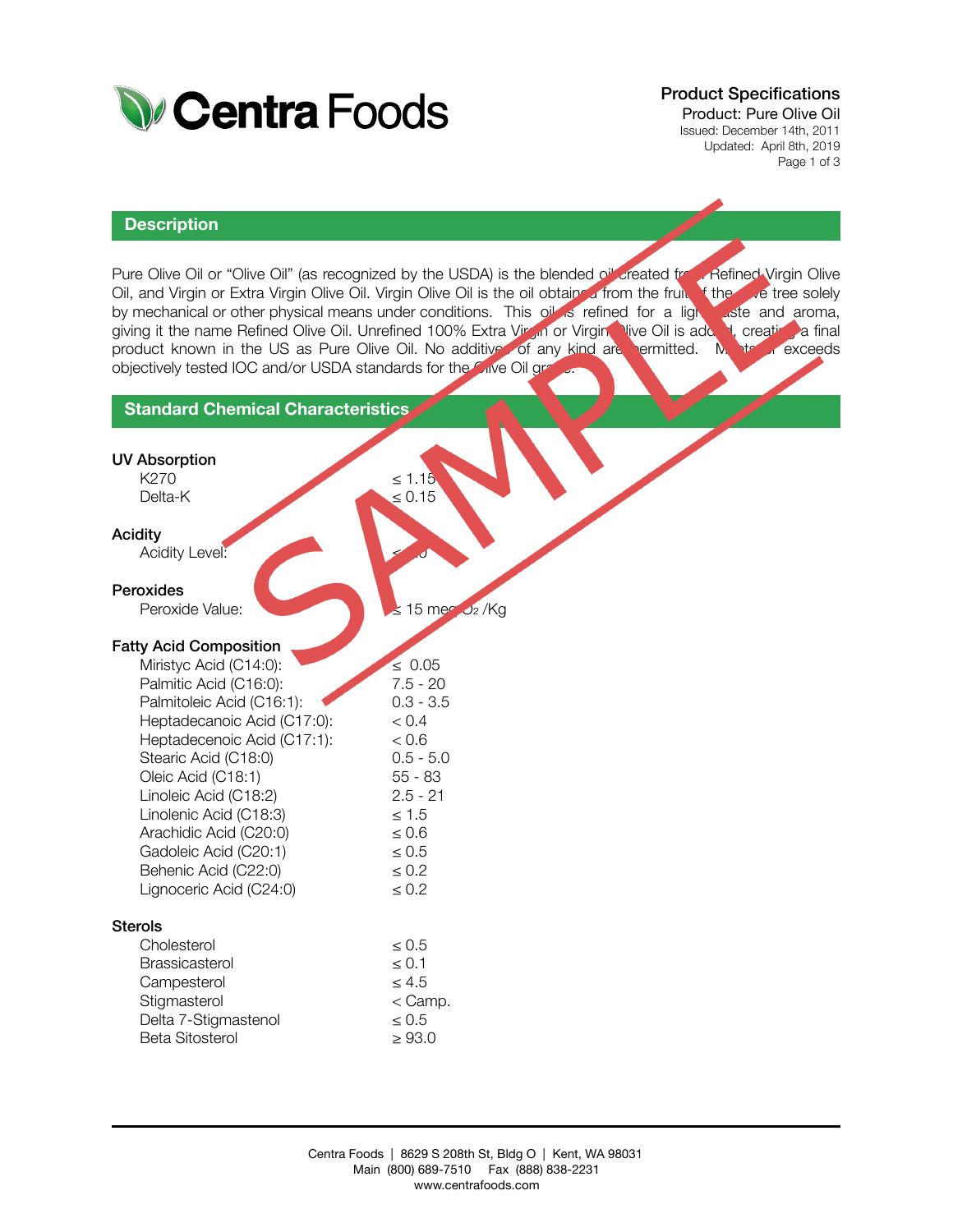

Product Specifications

Product: Pure Olive Oil Issued: December 14th, 2011 Updated: April 8th, 2019 Page 2 of 3

## **Common COA Test Data**

Different chemical tests offer different sets of information about each lot of olive oil. Centra Foods supplies Certificates of Analysis with each order. These documents will include all or a poution of chemical characteristics listed below. You may find listed on your Certificate of Analysis:

- A.) All values above
- B.) K270, Delta K, Acidity Level, Peroxide Value, Fatty Acid Composition & Sterols
- C.) K270, Delta K, Acidity Level, Peroxide Value & Fatty Acid Composition
- D.) Acidity Level, Peroxide Value, Fatty Acid Composition & Ster
- E.) Acidity Level, Peroxide Value & Fatty Acid Composition
- F.) K270, Delta K, Acidity Level, Peroxide Value

#### **Ingredients**

Olive Oil

# **Country of Origin**

May be a product of  $\blacksquare$  of the following countries: IT=Italy, ES=Spain, GR=Greece, CL=Chile, AG=Argentina, Transformation, MX=Mexico, LE=Lebanon, MA=Morocco, US=USA

## **Packaging Corage**

Packaged in FlexiTanks, 2009, 2028, 2009 or 2,511 Lb Totes, 419 Lb Drums, 35 Lb Containers, 1 Gallon Containers or 3 Liter Bag in a Box Containers or Tins.

This product is best if used within 24 months from date of process, if un-opened. All storage recommendations must be followed (see Shelf Life Standards document) to maintain this shelf life.